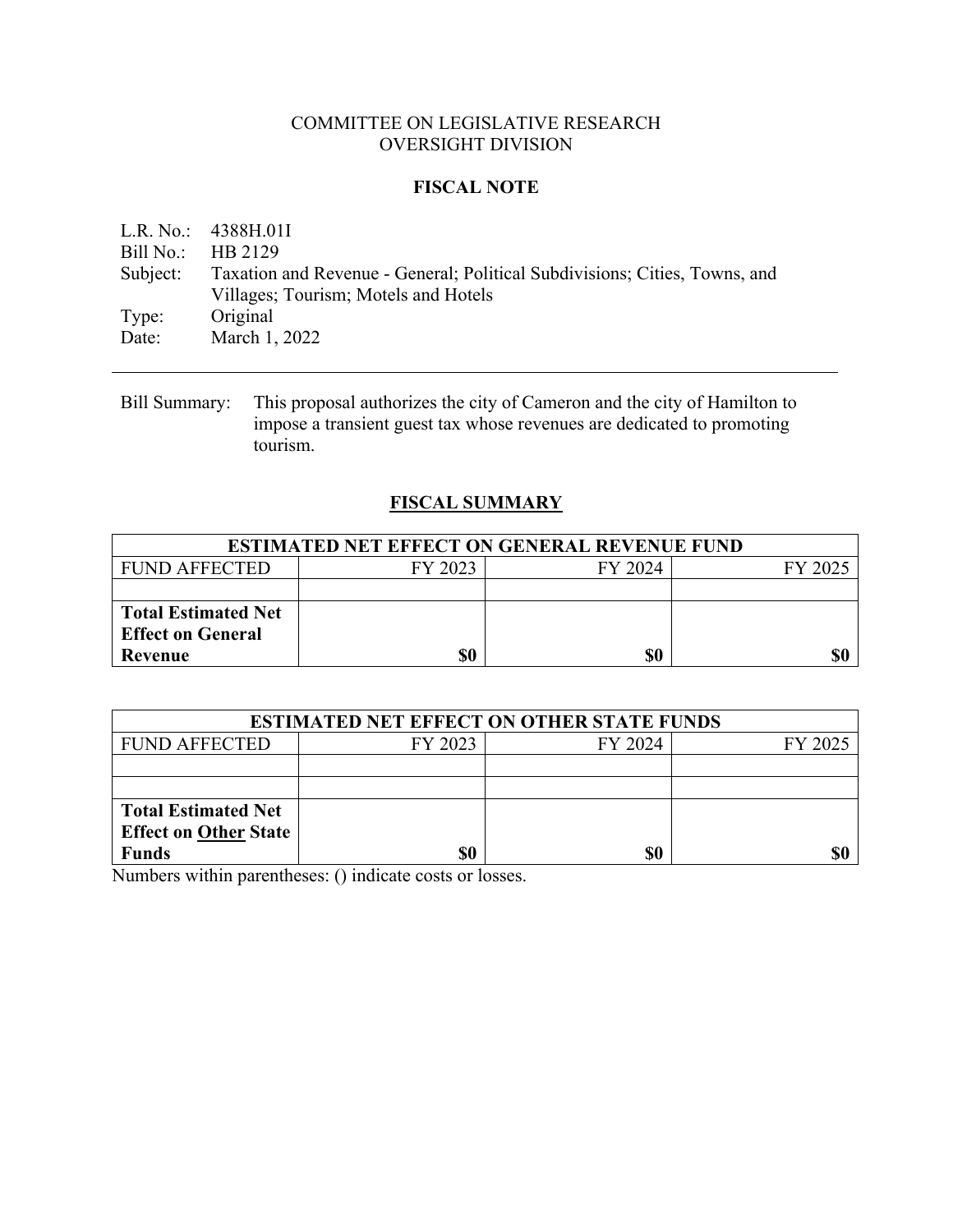| <b>ESTIMATED NET EFFECT ON FEDERAL FUNDS</b> |         |         |         |  |
|----------------------------------------------|---------|---------|---------|--|
| <b>FUND AFFECTED</b>                         | FY 2023 | FY 2024 | FY 2025 |  |
|                                              |         |         |         |  |
|                                              |         |         |         |  |
| <b>Total Estimated Net</b>                   |         |         |         |  |
| <b>Effect on All Federal</b>                 |         |         |         |  |
| <b>Funds</b>                                 | \$0     | \$0     |         |  |

| <b>ESTIMATED NET EFFECT ON FULL TIME EQUIVALENT (FTE)</b> |         |         |         |  |
|-----------------------------------------------------------|---------|---------|---------|--|
| <b>FUND AFFECTED</b>                                      | FY 2023 | FY 2024 | FY 2025 |  |
|                                                           |         |         |         |  |
|                                                           |         |         |         |  |
| <b>Total Estimated Net</b>                                |         |         |         |  |
| <b>Effect on FTE</b>                                      |         |         |         |  |

- □ Estimated Net Effect (expenditures or reduced revenues) expected to exceed \$250,000 in any of the three fiscal years after implementation of the act or at full implementation of the act.
- □ Estimated Net Effect (savings or increased revenues) expected to exceed \$250,000 in any of the three fiscal years after implementation of the act or at full implementation of the act.

| <b>ESTIMATED NET EFFECT ON LOCAL FUNDS</b> |                        |                         |                         |  |
|--------------------------------------------|------------------------|-------------------------|-------------------------|--|
| <b>FUND AFFECTED</b>                       | FY 2023                | FY 2024                 | FY 2025                 |  |
| City of Cameron                            | \$0 or up to $$45,990$ | \$0 or up to $$183,960$ | \$0 or up to $$183,960$ |  |
| City of Hamilton                           | \$0 or Unknown         | \$0 or Unknown          | \$0 or Unknown          |  |
| <b>Local Government</b>                    | \$0 or \$45,990 to     | \$0 or \$183,960 to     | \$0 or \$183,960 to     |  |
|                                            | <b>Unknown</b>         | <b>Unknown</b>          | <b>Unknown</b>          |  |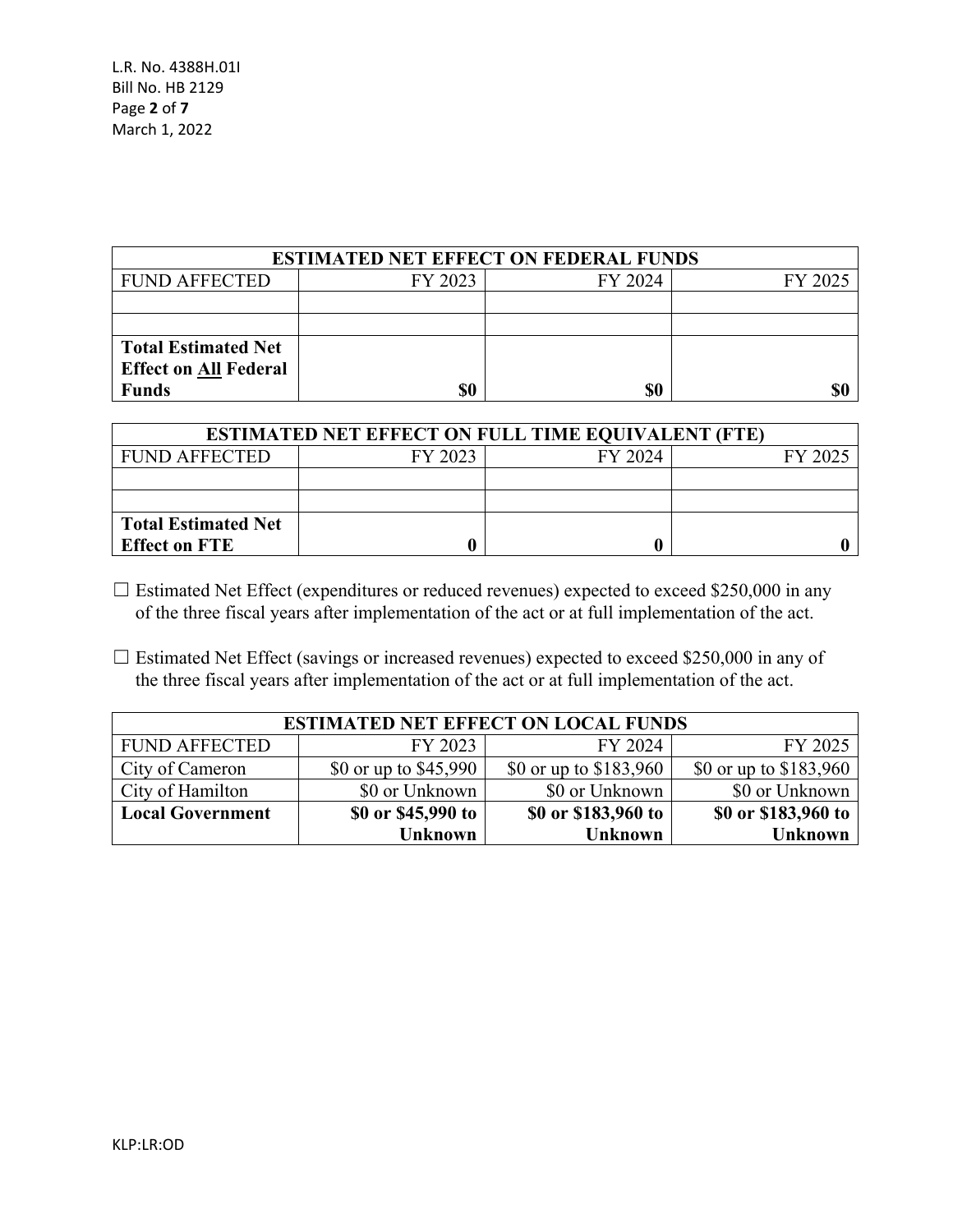## **FISCAL ANALYSIS**

## ASSUMPTION

Officials from the **Office of Administration – Budget & Planning Division** defers to the City of Cameron for the fiscal impact of this proposed legislation.

Officials from the **Department of Revenue** assume the proposal will have no fiscal impact on their organization. **Oversight** does not have any information to the contrary. Therefore, Oversight will reflect a zero impact in the fiscal note for this organization.

#### City of Cameron

Officials from the **City of Cameron (Cameron)** estimate the fiscal impact of the bill for fiscal years 2023, 2024 & 2025 to be as follows:

(Reminder: 2022 will likely not be a factor due to any changes voted and approved would not take effect until August or later which would delay the City of Cameron being able to make it available for a vote of its citizens until November 2022 or April 2023 depending on the effective date of the bill.

Revenue Increases: FY23 - estimate 50% of annual total or approximately \$70,000

FY24 - full year collection or approximately \$147,000

FY25 - full year collection or approximately \$148,000

Officials from the **City of Cameron** note this revenue source is not expected to decrease any other established revenues.

Costs that would increase would be sponsoring of community activities to revitalize the area.

Cost savings would be in the form of re-allocation of costs for proposed community activities.

Cameron currently has approximately 280 hotel/motel rooms  $\omega$  60% occupancy with an average rate of \$60 per room X 365 nights per year =  $$3,679,200$ . Those revenues X the 4% hotel/motel tax rate = \$147,168 annual revenue impact to the City of Cameron Tourism Bureau.

**Oversight** assumes the City Cameron has used a transient guest tax rate equal to four percent (4%) when calculating the estimated fiscal impact of this proposed legislation.

**Oversight** notes this proposed legislation would allow the governing body of the City of Cameron to impose a tax on the charges for all sleeping rooms paid by transient guests of hotels, motels, bed and breakfast inns, campgrounds and any docking facility that rents slips to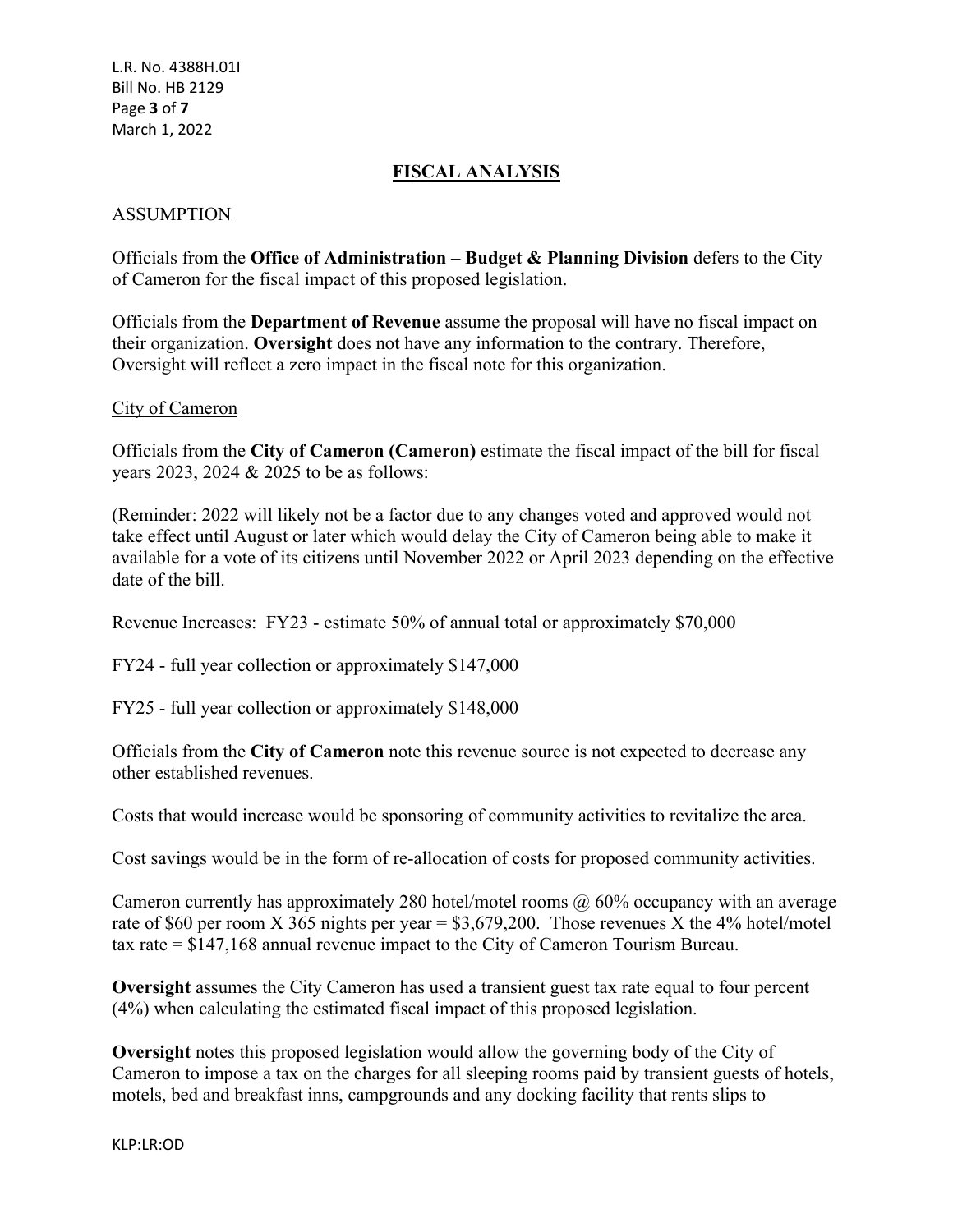L.R. No. 4388H.01I Bill No. HB 2129 Page **4** of **7** March 1, 2022

recreational boats that are used by transients for sleeping. This proposed legislation permits the transient guest tax to be at least two percent (2%) but not more than five percent (5%) per occupied room per night.

**Oversight** notes the transient guest tax proposed shall not become effective unless the governing body of the City of Cameron submits to its voters a proposal to authorize the City of Cameron to impose a transient guest tax and the voters of the City of Cameron approve the proposal.

**Oversight** notes the revenue generated as a result of the transient guest tax(es) collected by the City of Cameron are to be used by the City of Cameron for the promotion of tourism.

Using the data provided by the City of Cameron, Oversight provides the possible fiscal impact provided Cameron puts forth a rate other than, but including, four percent (4%):

| <b>Estimated Transient Guest Tax</b> | Estimated Increase to City of Cameron's |
|--------------------------------------|-----------------------------------------|
| Rate                                 | Revenue(s)                              |
| 2%                                   | \$73,584                                |
| 3%                                   | \$110,376                               |
| 4%                                   | \$147,168                               |
| $5\%$                                | \$183,960                               |

For purposes of this fiscal note, **Oversight** will assume the City of Cameron will put forth the proposal authorized under this proposed legislation at a General Election. Oversight assumes the next General Election will occur in November 2022 (Fiscal Year 2023) with such tax beginning April 1, 2023 (per section 67.1362). Therefore, Oversight will report the revenue gain to the City of Cameron beginning in Fiscal Year 2023 (3 months' worth of collection).

For the purposes of this fiscal note, **Oversight** will not report a fiscal impact to the State of Missouri as a result of a transient guest tax imposed by the City of Cameron, as the Missouri Department of Revenue does not currently collect transient guest taxes (unless an agreement with a political subdivision is made for such collection to be administered by the Missouri Department of Revenue).

**Oversight** will report a revenue gain to the City of Cameron ranging from \$0 (Cameron does not propose to its respective voters the transient guest tax or the voters of Cameron reject the proposal) "up to" Oversight's estimated revenue increase to the City of Cameron provided Cameron puts forth a transient guest tax equal to the maximum rate permitted of five percent  $(5\%)$ .

# City of Hamilton

**Oversight** was unable to receive a response from Hamilton city officials. Oversight notes the city of Hamilton currently has two hotels, one RV Park, and six bed and breakfast facilities. Source: <https://visithamiltonmo.com/stay/>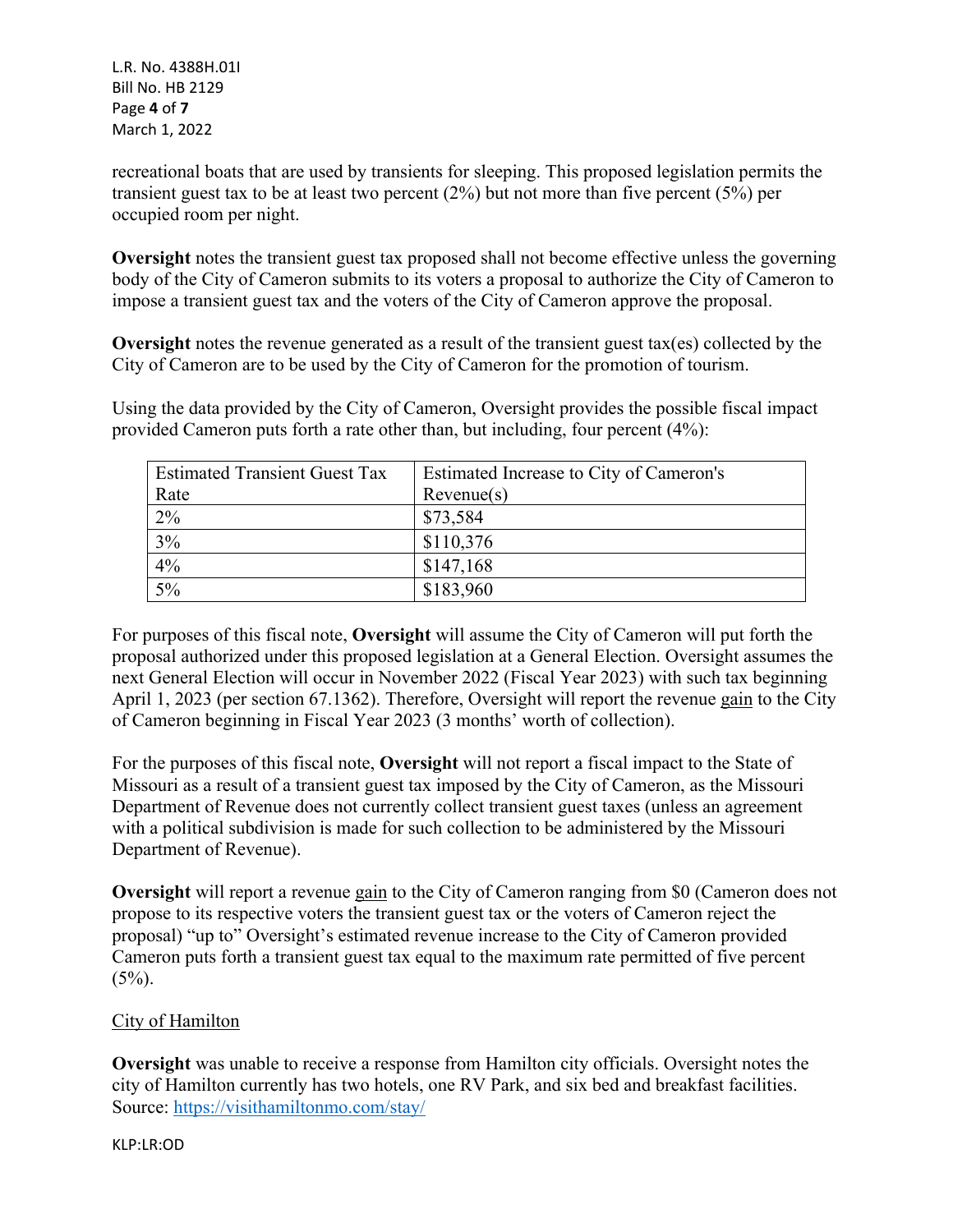L.R. No. 4388H.01I Bill No. HB 2129 Page **5** of **7** March 1, 2022

**Oversight** was unable to obtain detailed information regarding the number of rooms, rates, or vacancies for the above-mentioned accommodations.

**Oversight** notes this proposed legislation would allow the governing body of the City of Hamilton to impose a tax on the charges for all sleeping rooms paid by transient guests of hotels, motels, bed and breakfast inns, campgrounds and any docking facility that rents slips to recreational boats that are used by transients for sleeping. This proposed legislation permits the transient guest tax to be at least two percent  $(2%)$  but not more than five percent  $(5%)$  per occupied room per night.

**Oversight** notes the transient guest tax proposed shall not become effective unless the governing body of the City of Hamilton submits to its voters a proposal to authorize the City of Hamilton to impose a transient guest tax and the voters of the City of Hamilton approve the proposal.

**Oversight** notes the revenue generated as a result of the transient guest tax(es) collected by the City of Hamilton are to be used by the City of Hamilton for the promotion of tourism.

**Oversight** notes this proposed legislation would allow the governing body of the City of Cameron to impose a tax on the charges for all sleeping rooms paid by transient guests of hotels, motels, bed and breakfast inns, campgrounds and any docking facility that rents slips to recreational boats that are used by transients for sleeping. This proposed legislation permits the transient guest tax to be at least two percent (2%) but not more than five percent (5%) per occupied room per night.

For purposes of this fiscal note, **Oversight** will assume the City of Hamilton will put forth the proposal authorized under this proposed legislation at a General Election. Oversight assumes the next General Election will occur in November 2022 (Fiscal Year 2023) with such tax beginning April 1, 2023, (per section 67.1362). Therefore, Oversight will report the revenue gain to the City of Hamilton beginning in Fiscal Year 2023 (3 months' worth of collection).

For the purpose of this fiscal note, **Oversight** will report a revenue gain to the City of Hamilton ranging from \$0 (Hamilton does not propose to its respective voters the transient guest tax or the voters of Hamilton reject the proposal) or an unknown revenue increase to the City of Hamilton; provided Hamilton puts forth a transient guest tax equal to the maximum rate permitted of five percent (5%).

| <b>FISCAL</b><br><b>IMPACT</b> – State Government | 2022<br>cv<br>ZUZJ | 2024<br>гv | 2025<br>EVZ |
|---------------------------------------------------|--------------------|------------|-------------|
|                                                   | 10<br>Mo.          |            |             |
|                                                   | <b>\$0</b>         | <b>\$0</b> | <b>\$0</b>  |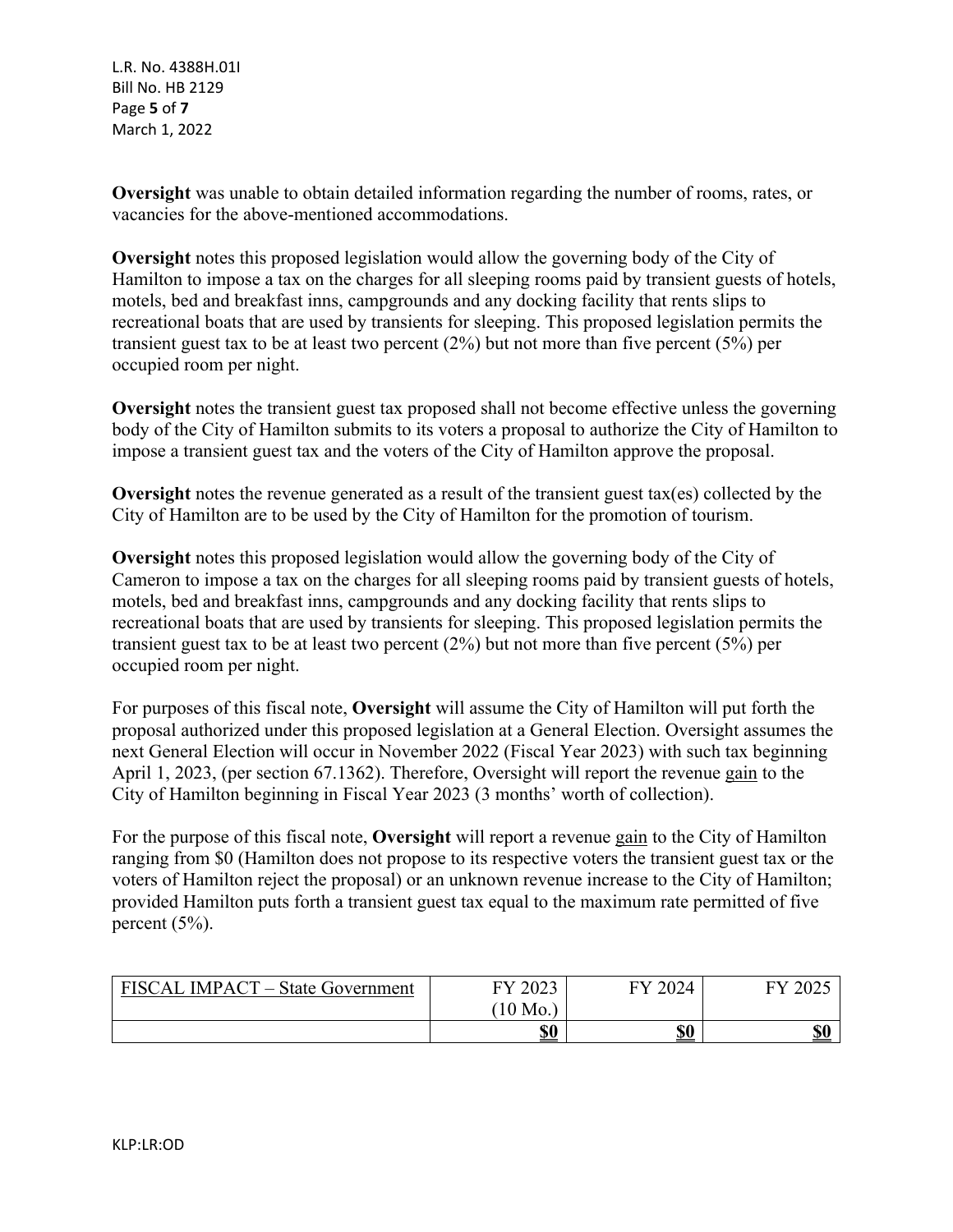L.R. No. 4388H.01I Bill No. HB 2129 Page **6** of **7** March 1, 2022

| FISCAL IMPACT - Local Government               | FY 2023             | FY 2024                | FY 2025                 |
|------------------------------------------------|---------------------|------------------------|-------------------------|
|                                                | $(10 \text{ Mo.})$  |                        |                         |
| <b>LOCAL POLITICAL</b>                         |                     |                        |                         |
| <b>SUBDIVISIONS</b>                            |                     |                        |                         |
|                                                |                     |                        |                         |
| <b>CITY OF CAMERON</b>                         |                     |                        |                         |
|                                                |                     |                        |                         |
| Revenue Gain – Section $67.1360$ – City        | $$0$ or up to       | $$0$ or up to          | $$0$ or up to           |
| of Cameron Transient Guest Tax p. 3-4          | \$45,990            | \$183,960              | \$183,960               |
|                                                |                     |                        |                         |
| <b>ESTIMATED NET EFFECT ON</b>                 | <u>SO or up to</u>  | <u>SO or up to</u>     | <b>SO or up to</b>      |
| <b>CITY OF CAMERON</b>                         | \$45,990            | \$183,960              | \$183,960               |
|                                                |                     |                        |                         |
| <b>CITY OF HAMILTON</b>                        |                     |                        |                         |
|                                                |                     |                        |                         |
| <u>Revenue Gain</u> – Section $67.1360$ – City |                     | \$0 or                 | \$0 or                  |
| of Hamilton Transient Guest Tax p. 4-5         | \$0 or Unknown      | Unknown                | Unknown                 |
|                                                |                     |                        |                         |
| <b>ESTIMATED NET EFFECT ON</b>                 | \$0 or              | <u>so or</u>           | \$0 or                  |
| <b>CITY OF HAMILTON</b>                        | <b>Unknown</b>      | <b>Unknown</b>         | <b>Unknown</b>          |
|                                                |                     |                        |                         |
| <b>ESTIMATED NET EFFECT ON</b>                 |                     |                        |                         |
| <b>LOCAL POLITICAL</b>                         | <b>\$0 or could</b> | <u>\$0 or \$91,980</u> | <u>\$0 or \$183,960</u> |
| <b>SUBDIVISIONS</b>                            | exceed \$45,990     | to Unknown             | to Unknown              |

## FISCAL IMPACT – Small Business

This proposed legislation could impact any small business in Cameron or Hamilton that operates as a hotel, motel, breakfast inn, campgrounds or any docking facility that rents slips to recreational boats that are used by transients for sleeping; as these small businesses would be required to collect and remit the transient guest tax, if approved by the voters, to the collecting authority, increasing the small businesses administrative costs.

## FISCAL DESCRIPTION

This proposal authorizes the city of Cameron and the city of Hamilton to impose a transient guest tax whose revenues are dedicated to promoting tourism.

This legislation is not federally mandated, would not duplicate any other program and would not require additional capital improvements or rental space.